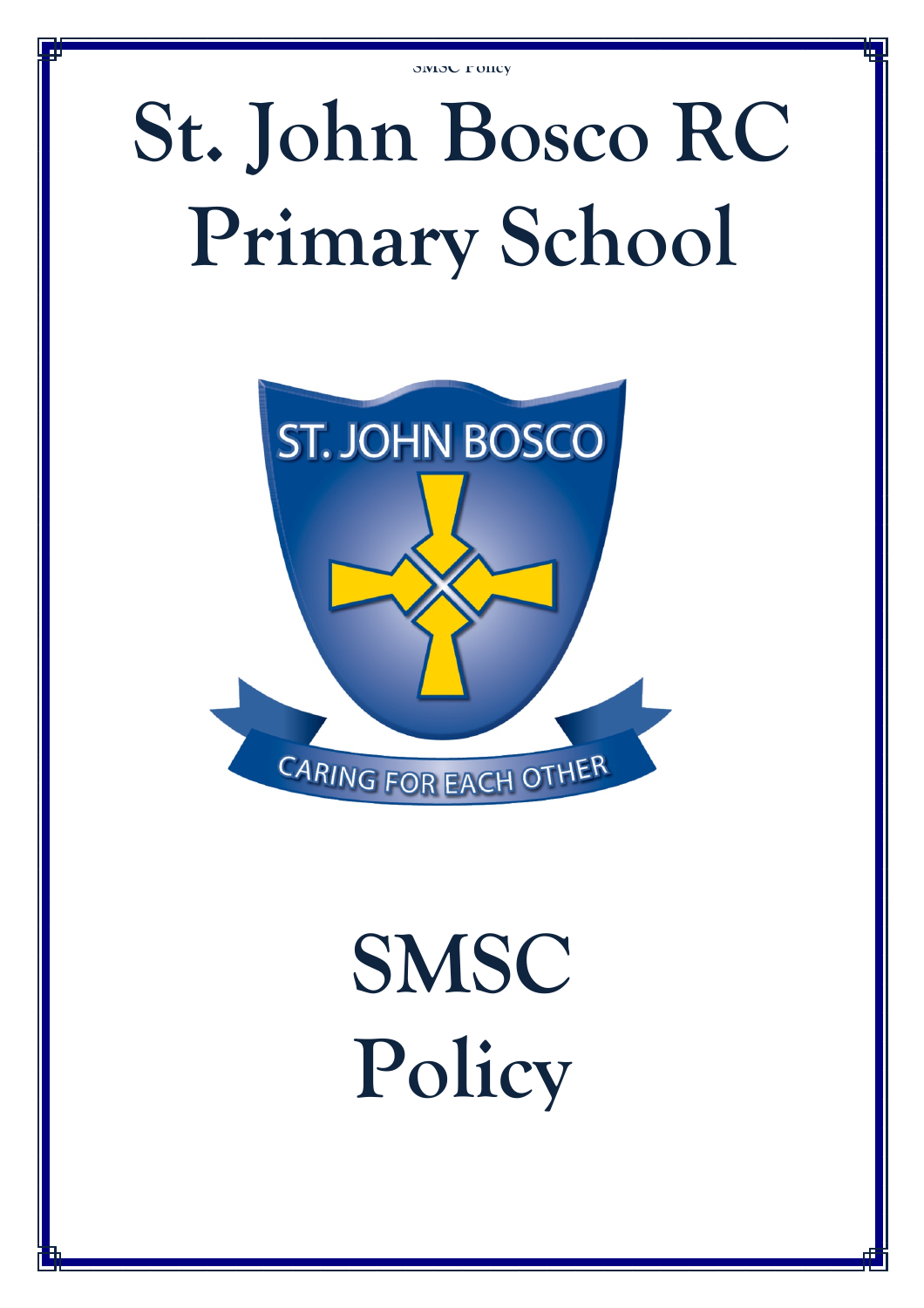### **CONTENTS**

### **Policy**

• Introduction

#### **Sections**

- **1.** Objectives
- **2.** Aims of SMSC
- **3.** Strategies
- **4.** Outcomes
- **5.** Monitoring and Evaluation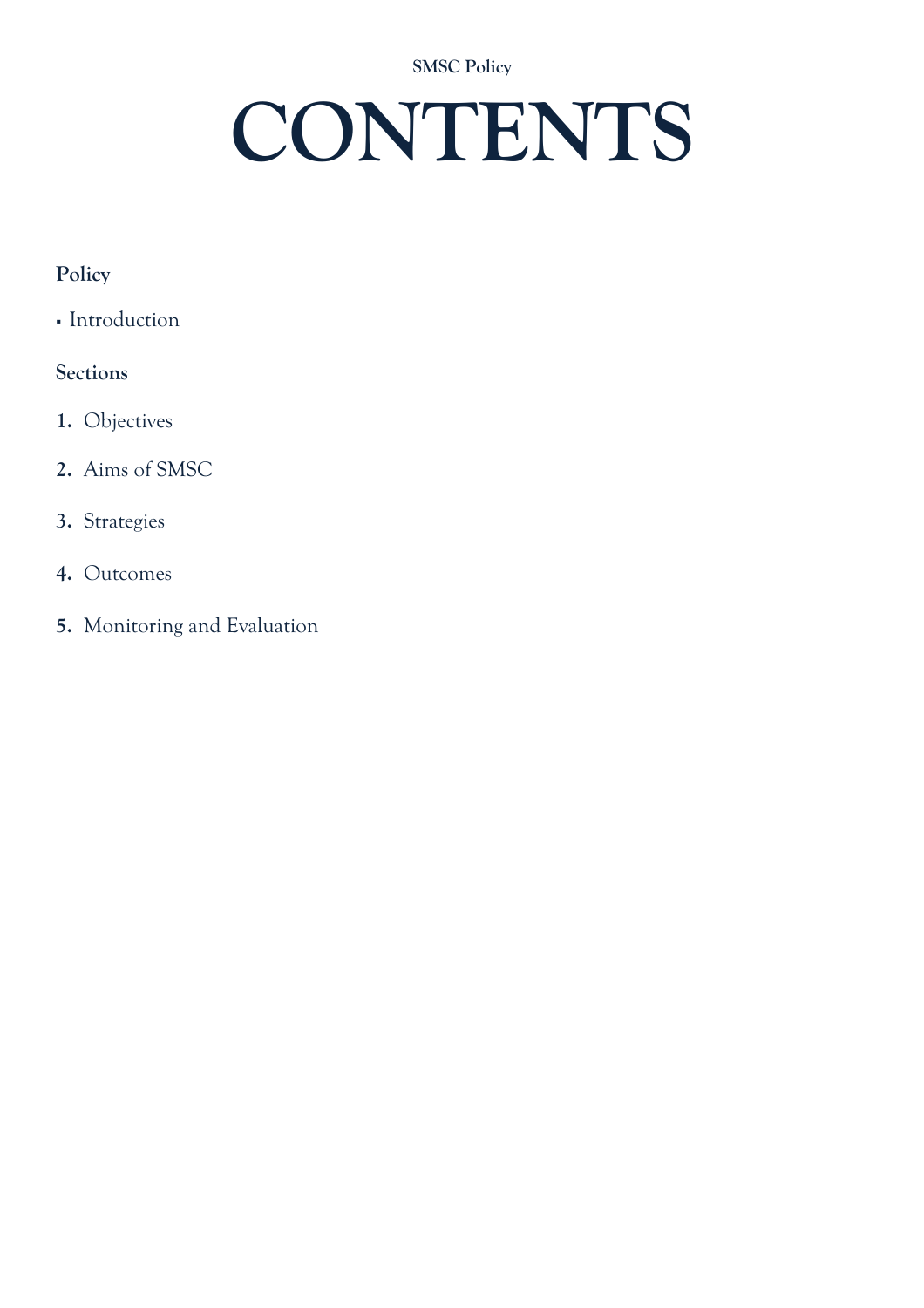#### **INTRODUCTION**

At St. John Bosco RC Primary School, Jesus Christ is our role model. We promote the Gospel messages of love, tolerance, support, forgiveness and care and believe that all children should be happy and safe. We recognise that whilst every person in our school is unique and special, we are all made in the image and likeness of God and we are all members of God's family.

At St. John Bosco School, we recognise that the personal development of pupils, spiritually, morally, socially and culturally, plays a significant part in their ability to learn and achieve. Therefore, we aim to provide an education that gives pupils the opportunity to explore and develop their own values and beliefs, spiritual awareness, high standards of personal behaviour, a positive, caring attitude towards other people, an understanding of their social and cultural traditions and an appreciation of the diversity and richness of their cultures. We provide a range of opportunities for pupils to develop their self-esteem and confidence.

#### **1. OBJECTIVES**

The National curriculum document states that:

#### **Every state funded school must offer a curriculum which is broad and balanced and which:**

- Promotes the spiritual, moral, cultural mental and physical development of pupils at the school and of society,
- Prepares pupils at the school for the opportunities, responsibilities and experiences of later life

The school curriculum comprises all learning and other experiences that each school plans for its pupils. The national curriculum forms one part of the school curriculum. At St. John Bosco School, SMSC plays a significant part in the ability to learn and to achieve. All curriculum areas have a contribution to make to a child's spiritual, moral, social and cultural development. Our Catholic faith, values, principles and spirituality will be explored throughout the whole curriculum. The integrity and spirituality of other faith backgrounds will be respected and explored. The diversity of spiritual traditions will be recognised and pupils will be given access to alternative views.

All adults will model and promote expected behaviour, treating all people as valuable individuals and showing respect for pupils and their families. Children should learn to differentiate between right and wrong in as far as their actions affect other people. They will be encouraged to value themselves and others. Children should understand the need for rules and the need to abide by rules for the good of everyone. We promote the British/Gospel Values in all we do.

Our code of conduct promotes acceptable behaviour and we provide opportunities to celebrate pupils' work and achievements. Our whole school mission statement "*we believe that God is present in the 'day to day' life of our school"* is also evident in all aspects of school life and beyond. All curriculum areas should seek to use illustrations and examples drawn from as wide a range of cultural contexts as possible. This will be reflected in the teacher's planning and learning resources.

#### **2. AIMS OF SMSC**

- To ensure that everyone connected with the school is aware of our values and principles.
- To ensure a consistent approach to the delivery of SMSC issues through the curriculum and the general life of the school.
- To ensure that a child's education is set within the context that is meaningful and appropriate to their age, aptitude and background.
- To ensure that children know what is expected of them and why.
- To give each child a range of opportunities to reflect upon and discuss their beliefs, feelings and responses to personal experience.
- To enable children to develop an understanding of their individual and group identity.
- To enable children to begin to develop an understanding of their social and cultural environment and an appreciation of the many cultures that now enrich our society.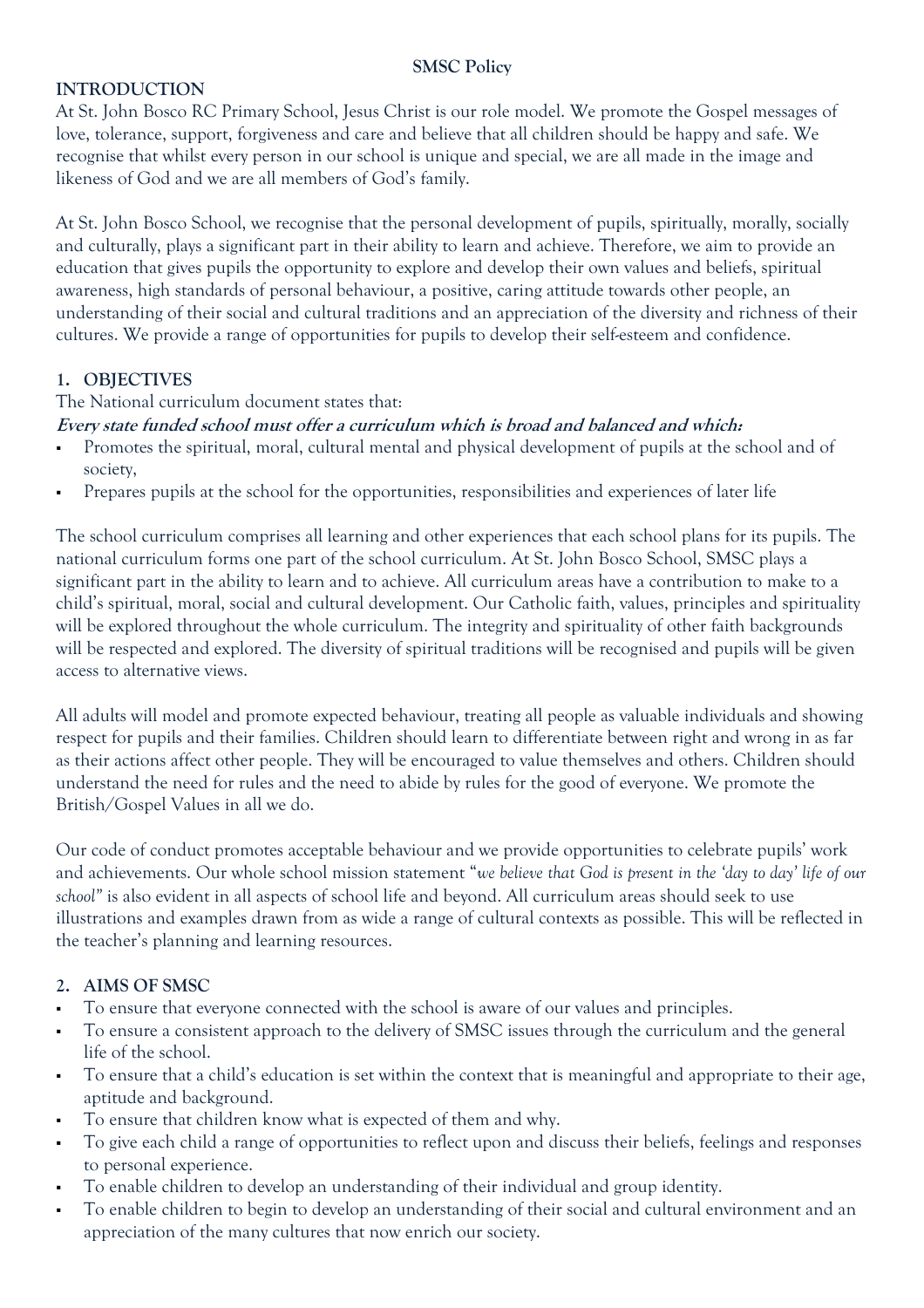- To give each child the opportunity to explore social and moral issues and develop a sense of social and moral responsibility
- To teach British/Gospel Values discreetly and within all subject areas

#### **3. STRATEGIES**

#### **Spiritual Development**

As a school we aim to provide learning opportunities that will enable children to:

- Sustain their self-esteem in their learning experience
- Develop their capacity for critical and independent thought. We encourage deeper thinking through thought provoking questioning and feedback.
- Foster their emotional life and express their feelings
- Experience regular quality prayer and worship and moments of stillness and reflection
- Discuss their beliefs, feelings, values and responses to personal experiences
- Form and maintain worthwhile and satisfying relationships
- Reflect on, consider and celebrate the wonders and mysteries of life and God's creation

#### **Moral Development**

As a school we aim to provide learning opportunities that will enable children to:

- Follow the examples set by Jesus as a way for us to live
- Recognise the unique value of each individual
- Recognise the challenges of the Catholic teachings and how we can learn from this
- Listen and respond appropriately to the views of others
- Gain the confidence to cope with setbacks and learn from mistakes
- Take initiative and act responsibly with consideration for others
- Distinguish between right and wrong
- Show respect for the environment
- Make informed and independent judgements and take responsibility for their own actions

#### **Social Development**

As a school we aim to promote opportunities that will enable pupils to:

- Develop an understanding of their individual and group identity
- Learn about service in the school, Church and wider community
- Begin to understand the need for social justice and a concern for the disadvantaged as Catholics we believe in putting the needs of others first, as Jesus showed us

#### **Cultural Development**

As a school we aim to promote opportunities that will enable pupils to:

- Recognise the value and richness of cultural diversity in Britain, and how these influence individuals and society
- Recognise Catholicism as our faith, a world-wide faith, along with a tolerance and respect of other faiths we don't just tolerate difference, but celebrate difference as a God-given strength
- Develop an understanding of their social and cultural environment

Development in SMSC will take place across all curriculum areas. SMSC has particularly strong links to Religious Education, Collective Worship and Personal, Social, Health & Citizenship Education. Within all curricular activities, children will be encouraged to reflect on the significance of what they are learning, to recognise any challenges to their own attitudes and lifestyle and to recognise a spiritual dimension to their lives.

All curriculum areas should seek illustrations and examples drawn from as wide a range of cultural contexts as possible. We also promote the fundamental British values in all we do across the school and beyond. Through classroom discussions we will give the children opportunities to: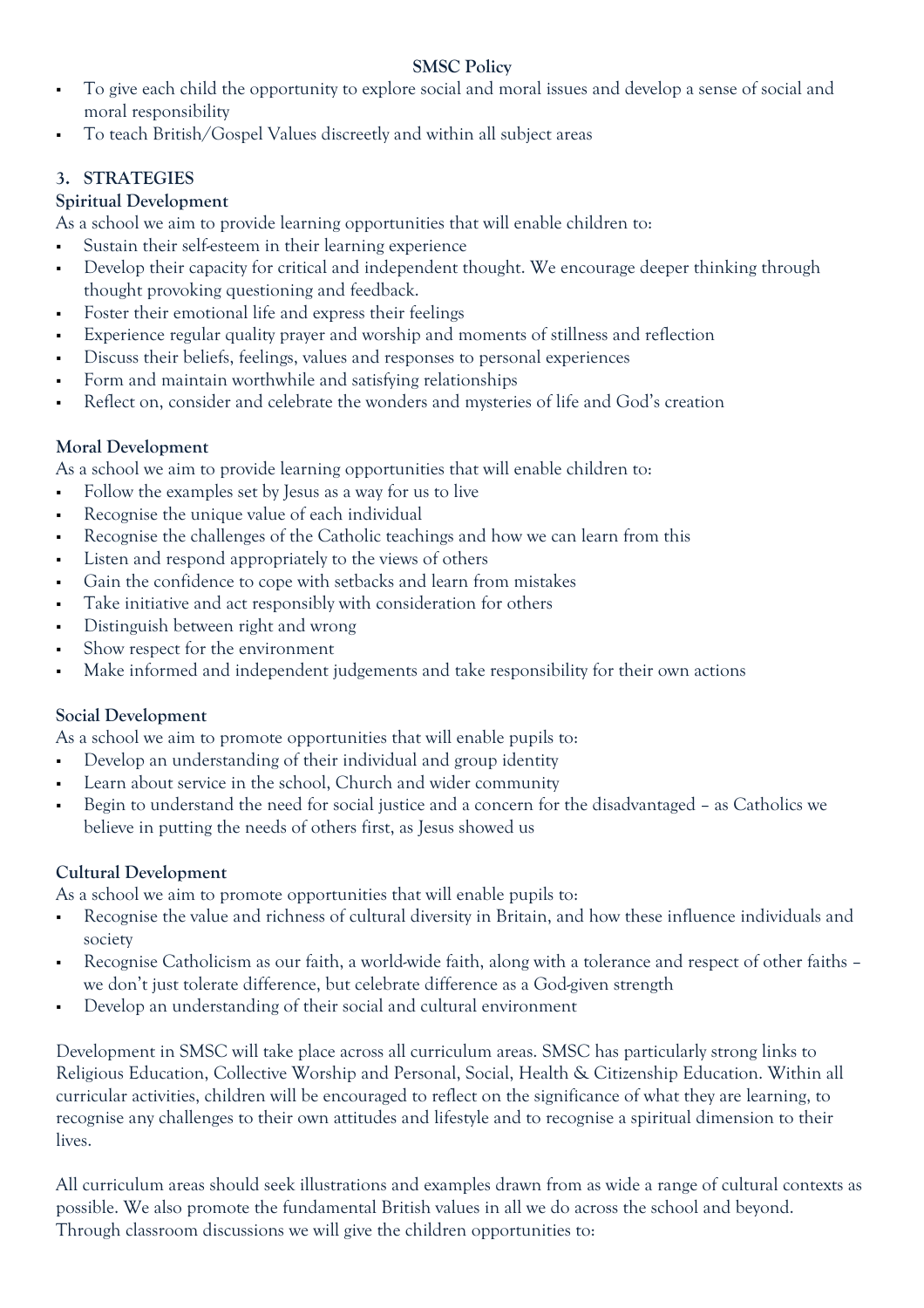- Talk about personal experiences and feelings
- Express and clarify their own ideas and beliefs
- Speak about difficult events, e.g. bullying, death etc
- Share thoughts and feelings with other people
- Explore relationships with friends/family/others
- Consider the needs and behaviour of others
- Show empathy
- Develop self-esteem and a respect for other
- Develop a sense of belonging
- Develop the skills and attitudes that enable children to develop socially, morally, spiritually and culturally e.g. empathy, respect, open-mindedness, sensitivity, critical awareness, etc.

#### **Many curriculum areas provide opportunities to extend these skills to:**

- Listen and talk to each other
- Learn an awareness of treating all as equals, accepting and loving people who are different because of physical and learning difficulties.
- Agree and disagree
- Experience good role models
- Take turns and share equipment
- Work co-operatively and collaboratively

#### **Practical activities to develop SMSC will include:**

- Working together in different groupings and situations. Learning behaviours promoted in class.
- Encouraging the children to behave appropriately at meal times.
- Taking responsibility e.g. class monitors, door monitors, register monitors, delivering messages and looking after younger children.
- Encouraging teamwork in PE and games.
- Showing appreciation of the performances of other children regardless of ability.
- Hearing music from different composers, cultures and genres.
- Participation in a variety of different educational visits.
- Participation in live performances.
- Studying literature and art from different cultures supported by visits from writers and artists and participating in workshops.
- Opportunities to hear and see live performances by professional actors, dancers and musicians.
- Opportunities to make and evaluate food from other countries.
- Opportunities in music to learn songs from different cultures and play a range of instruments.
- Studying the contributions to society that certain famous people have made.
- Coming together as a community regularly for Key Stage and individual class Liturgies and Whole School Masses.
- Our RE scheme of work Come and See offers opportunities for children to reflect on bigger issues in society/the world.
- Our feedback and marking system guides children on their next steps for learning and allows them time to reflect on challenging questions.
- At Christmas, children raise money to buy presents for local, disadvantaged children
- Each year we collect money for St. Cuthbert's Care.
- Children have responsibilities within their own classes to give them a sense of working as a team and having ownership.
- Throughout the year, a range of productions take place including nativities at Christmas and a year 6 leavers assembly at the end of the year.
- Various themed weeks run throughout the school year, including 'British Values' week and 'Creative Curriculum Days where children have the opportunity to come to school dressed according to their year